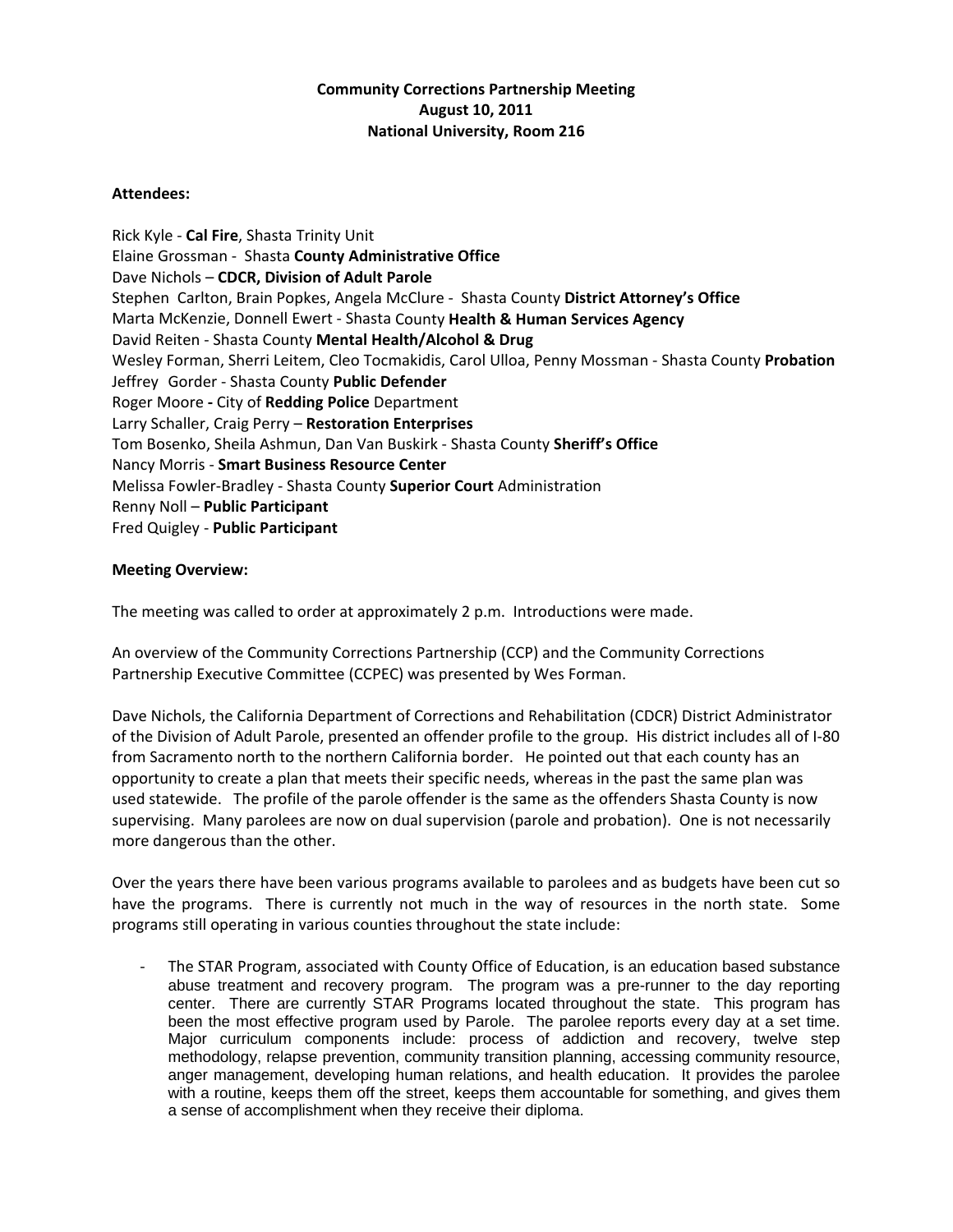- ‐ Literacy labs in conjunction with local Employment Development Departments help with job training issues and employment applications.
- PACT (Parole and Community Team), a program designed to connect newly released parolees with local resource agencies to learn about available services.

At one time Parole offered housing to parolees. The cost became unsustainable and housing was no longer offered. Transient numbers were expected to go up – they did not.

The State of California currently licenses/contracts parolee transitional housing sites. There is currently one in Redding that provides eight to ten beds. The contract will not be renewed upon expiration. There was general discussion regarding transitional housing. Certain qualifications are set (non‐sexual offenders, non‐certain crime background, drug and alcohol free, etc.). The parolee is provided room and board. Each house has a house manager who helps parolees find jobs, manage money, and make the transition from prison to the community. The Parole Office assigns an Assistant Supervisor to the house who oversees day-to-day operations.

There is a \$200 gate fund given to each parolee upon release from state prison. Transportation is provided from the institution to the bus station in Sacramento. Parolees purchase their own bus tickets and travel to their county. There is basically no further monetary assistance given to parolees. There is a system in place to request assistance on a case-by-case basis that requires a supervisor to make the request in writing 48 hours prior to the time the money is issued. In the last year, \$100 was used for the northern region.

Offenders that have been through the system may believe they are entitled to certain services. Be prepared to hear "that is the way it used to be".

There is a pre-release packet designated for post-release supervision or parole. The institution provides a packet noting medical information, offenses, etc., to the supervising agency (now parole or probation). A release study is completed by probation (where parolee will be released, etc.), and returned to the institution. The institution then advises when the parolee will be released and the date the parolee has been ordered to report. There was general discussion regarding what type of information (medical, mental health, etc.) will be available to Shasta County agencies.

There is a lot that just has not yet been figured out in the legislation. Probation is working with CDCR and has basically asked for all information on the parolee. Negotiations are ongoing regarding what information should be shared.

California is one of the few states in the nation that supervises all parolees. More supervision results in more violations, which in turn skews the numbers when comparing California to the national standard. It was suggested that you determine which part of the population has the best chance for success and concentrate your efforts on them. A percentage of parolees will succeed with or without supervision and interventions.

There was general discussion regarding which are the most important elements to include in programming. It depends on the community. If there are a lot of resources (programs/services) you may want to concentrate on supervision. If not, you may want to concentrate on prevention.

Wes presented a visual concept plan for post-release and local prison offenders. The plan had been reviewed and accepted by the CCPEC.